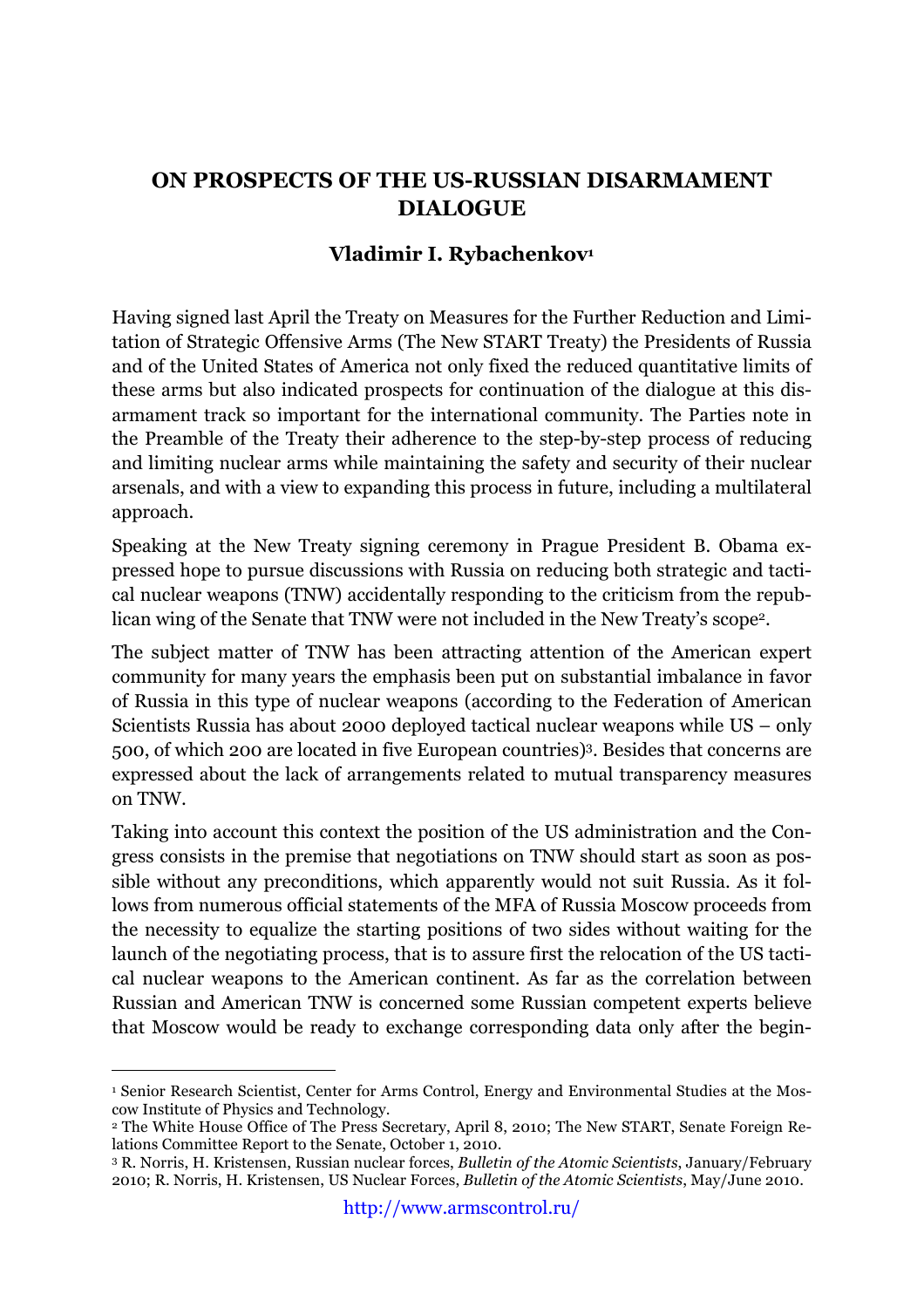ning of negotiations on reduction of such weapons as it was done during preparation of the bilateral INF Treaty on elimination of intermediate and shorter range missiles signed in 1987.4

Judging by recent statements of the US administration no changes in the American position on TNW are noticeable. Speaking in April in Tallinn at the NATO foreign ministers meeting US Secretary of State H. Clinton stated in plain English that American tactical NW should remain in Europe linking their transparency to similar Russian measures. Moreover such an approach was confirmed in the run-up of the Lisbon NATO Summit: a draft of a new Strategic Concept developed by an expert group headed by former US Secretary of State M. Albright distributed to the countrymembers ambassadors in Brussels contains a provision about the necessity of maintaining TNW in Europe as a counterbalance to Russian tactical weapons and as a bargaining chip at eventual negotiations with Moscow on further reductions of Strategic Offensive Arms5.

The problem of tactical nuclear weapons is not the only stumbling block for continuation of the US-Russian dialogue on Strategic Offensive Arms. As it was stated by a high-ranking Russian diplomat at the 1-st Committee of the last UN General Assembly, further nuclear disarmament steps should be considered and carried out taking into account the totality of factors apt to influence the strategic stability<sup>6</sup>. He mentioned in particular such factors as creation of regional missile defense systems without taking into consideration the security of neighboring countries, plans for the development of conventional strategic delivery vehicles, enhancement of strategic missile defense potential, imbalance in the sphere of conventional armaments, nuclear weapons deployment on the territory of non-nuclear states.

Worth saying that a possible negative impact of practically all of the above mentioned factors on prospects of US-Russian disarmament dialogue has been examined in detail by the Russian expert community7. But remarkably somewhat fewer attention was paid to the assessment of how seriously further dialogue may be hindered by the absence of a final agreement on conventional armed forces in Europe, i.e. by unsettled situation around Conventional Armed Forces in Europe (CFE) Treaty.

## **On the situation around the CFE Treaty**

The CFE Treaty was signed in Paris in November 1990, entered into force in November 1992 and became for the beginning of the 1990 a sufficiently effective instrument of strengthening of European security. Six Warsaw Pact and sixteen NATO country-

 <sup>4</sup> V. Kozin, "New Treaty Under Threat", *Red Star*, August 3, 2010 (in Russian language).

<sup>5</sup> N. Gaouette, "Clinton Says NATO Should Retain Tactical Nuclear Weapons Based in Europe", Bloomberg BusinessWeek.

<sup>6</sup> Statement by A. Antonov, Director of the Department for Security Affairs and Disarmament, MFA of Russia, October 4, 2010.

<sup>7</sup> A. Arbatov, "Tactical nuclear weapons-problems and solutions", *Military-Industrial Courier*, May 5, 2010 (in Russian language); A. Diakov, T. Kadyshev, E. Miasnikov, "Further Reduction of Nuclear Weapons", Center for Armscontrol, Energy and Environmental Studies, Moscow Institute of Physics and Technology, February 3, 2010.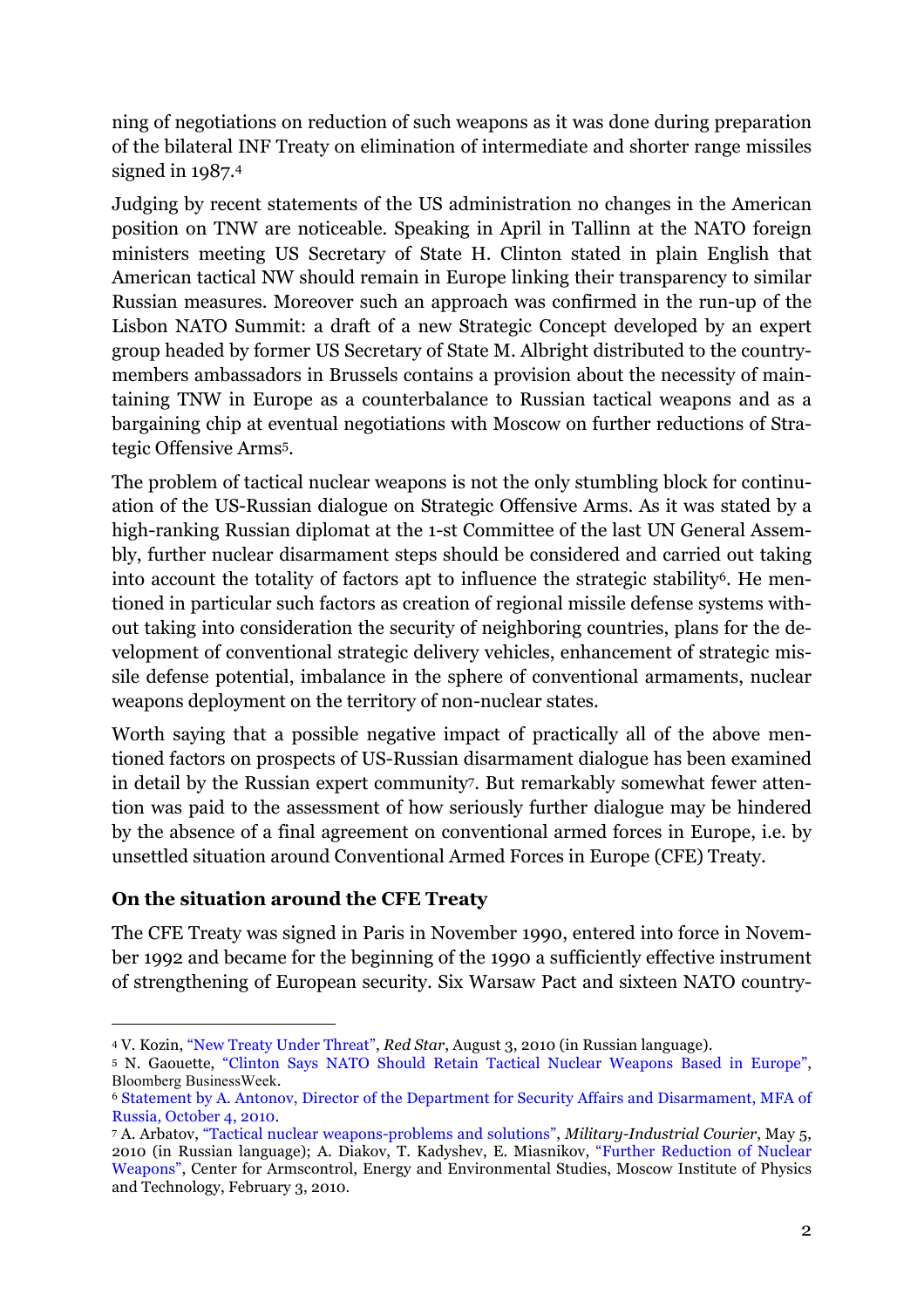members became its participants. Taking into account the existence of these military-political blocks two groups of states-parties were formed.

CFE Treaty ended the era of the Warsaw Pact and NATO confrontation having established a military balance between the two alliances at a lower level and having restricted the possibility of deployment of their conventional armaments along the Warsaw Pact and NATO dividing lines. The CFE Treaty basis consists in quantitative limitation on five basic categories of conventional armaments and military equipment of the armed forces of the states-parties in the area of the Treaty's application: tanks, armed combat vehicles, artillery pieces, attack helicopters and combat aircraft. Central are provisions about maximum ceilings of armaments and equipment limited by the Treaty for each of the established state-parties groups in the area of the application of the Treaty in total and in its particular regions.

For the purpose of monitoring the compliance with the provisions of the Treaty a system of notifications and detailed information exchange about conventional armaments was developed. The main oversight instrument of its implementation is onsite inspections.

With the dissolution of Warsaw Pact, the demise of the USSR, withdrawal of Soviet/Russian troops from Central/Eastern Europe, Baltic States and former Soviet Republics, and especially with NATO expansion the CFE Treaty negotiated mechanisms started losing their effectiveness. In the judgment of the Russian side NATO countries, as a result of the Alliance expansion, substantially exceeded maximum levels for armaments and equipment fixed by the Treaty in whole and for the established regions in particular. Extremely unfavorable for Russia turned out to be segregation into a separate zone with strict limitations of so called flank region, which included vast territories in North and South Europe.

Taking into account these changes an Adapted CFE Treaty was developed and signed in Istanbul in November 1999. The new Treaty transformed the zone-group basis of the initial Treaty into the system of national (for all categories of armaments) and territorial (for ground armaments) ceilings for each state-party. Instead of five former geographical zones was formed a rigid network of territorial limitations, consisting of 28 territorial levels (corresponding to the number of the European members of the Treaty), as well as two flank sublevels for the territory of Russia and Ukraine. The new Treaty regime is oriented towards the enhancement of the security of each stateparty independently of its membership in political-military alliances.

The new Treaty substantially leveled the negative consequences of the first NATO expansion wave for the security of Russia and for the European stability in whole, but the next expansion wave complicated the situation anew.

The Adapted CFE Treaty was ratified by Byelorussia, Russia, Kazakhstan and Ukraine, but then again the NATO countries practically right away after the signature of the Treaty headed for the procrastination of its entry into force – they started linking the ratification of the Adapted Treaty with the fulfillment by Russia of so called Istanbul commitments (bilateral arrangements with Georgia and Moldova before Is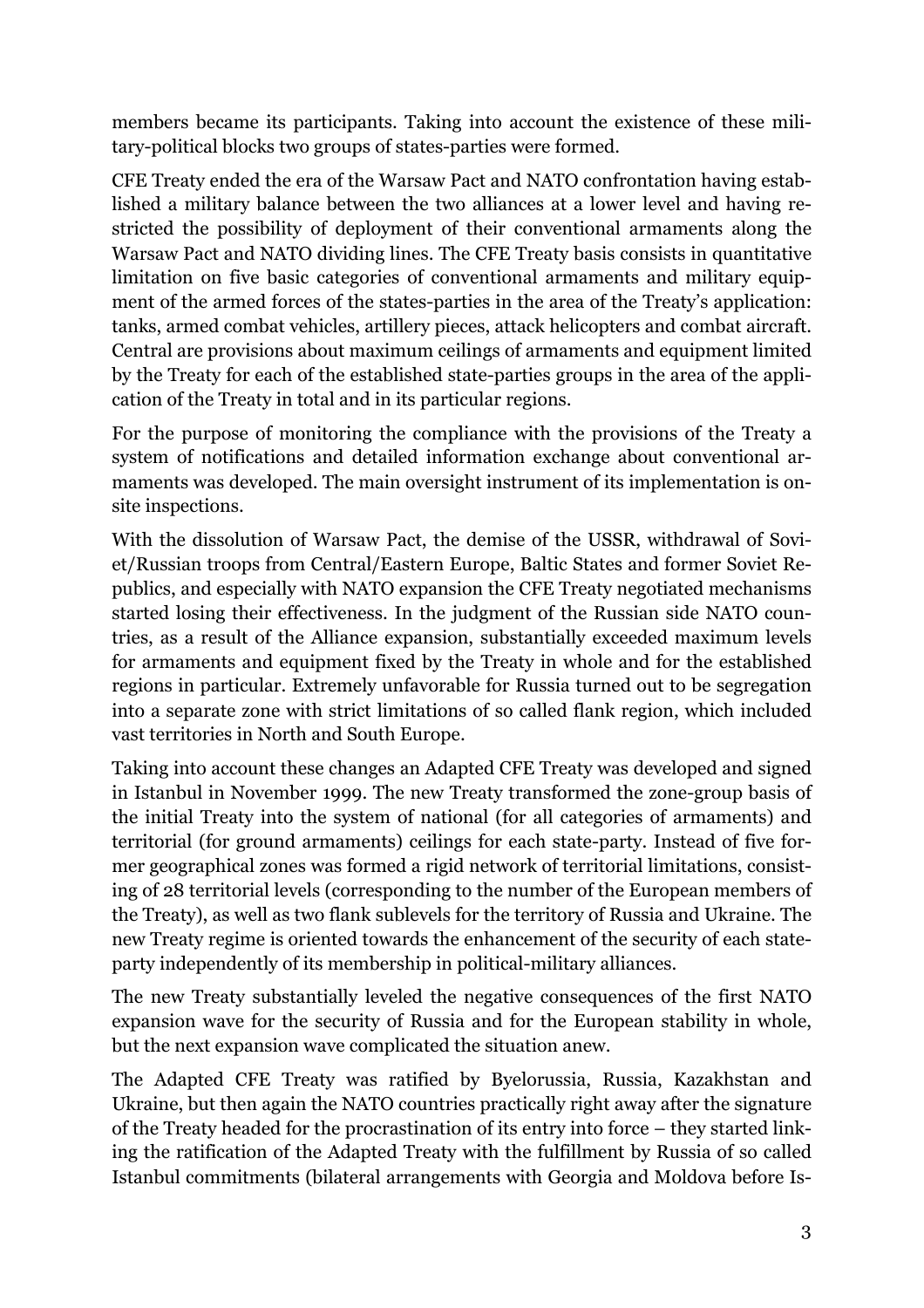tanbul Summit on withdrawal of Russian armed forces from their territories). Russia for its part considered such a link wrongful declaring that all her CFE Treaty commitments have been fulfilled.

Extraordinary circumstances around CFE Treaty forced Russian Federation to consider a suspension of the Treaty implementation until NATO countries ratify the Adapted Treaty and start its fair implementation. A statement to this effect was made by the President of Russia Vladimir Putin in April 2007.

Among these extraordinary circumstances were reckoned:

- 1. Evasion of Bulgaria, Hungary, Poland, Romania, Slovakia and Czech Republic from fixing the changes in the composition of the state-parties groups following the accession of these countries to NATO.
- 2. Overriding by new NATO members of the CFE Treaty group limitations as a result of NATO expansion.
- 3. Negative impact of the planned US conventional forces deployment in Bulgaria and Romania on the fulfillment of the CFE Treaty group limitations.
- 4. Negative impact of Latvia, Lithuania and Estonia nonparticipation in the CFE Treaty on the fulfillment of the Final act of the CFE Treaty state-parties Conference (Istanbul, 17-19 November 1999).

On July 13 2007 was signed and entered into force the Presidential Decree on suspension by the Russian Federation of the CFE Treaty and related international agreements implementation. A corresponding Federal Law was approved by both chambers of the Russian Parliament, signed by President Putin, and entered into force on December 3 2007. On December 12 started the implementation of the measures resulting from the Decree. In practical terms this meant that as of 00 hours Moscow time were suspended all the activities of Russia related to the CFE Treaty and associated documents implementation. In particular the provision of information and the conduct of on-site inspections were discontinued. In addition during the suspension period Russia does not consider being linked by restrictions, including the flank ones, on quantity of the conventional armaments. At the same time according to the statement of MFA of Russia there are no plans for their massive buildup. Moreover the CFE Treaty suspension, as opposed to the withdrawal from the Treaty, reserves the possibility of a rapid resumption of its implementation upon resolution of the above-mentioned problems.

After the CFE Treaty suspension by Russia consultations were continued with Western partners about the restoration of its viability, the main work in this direction being undertaken within Russia-USA format. In the meantime NATO countries put forward as a departing point the concept of "parallel actions" – some NATO countries embark on Adapted CFE Treaty ratification while Russia undertakes certain measures regarding its presence in Transdniestria and at former military base at Gudauta.

During the consultations it became clear that the West is still not ready to take into account a number of key Russian proposals first of all having to do with a repeal of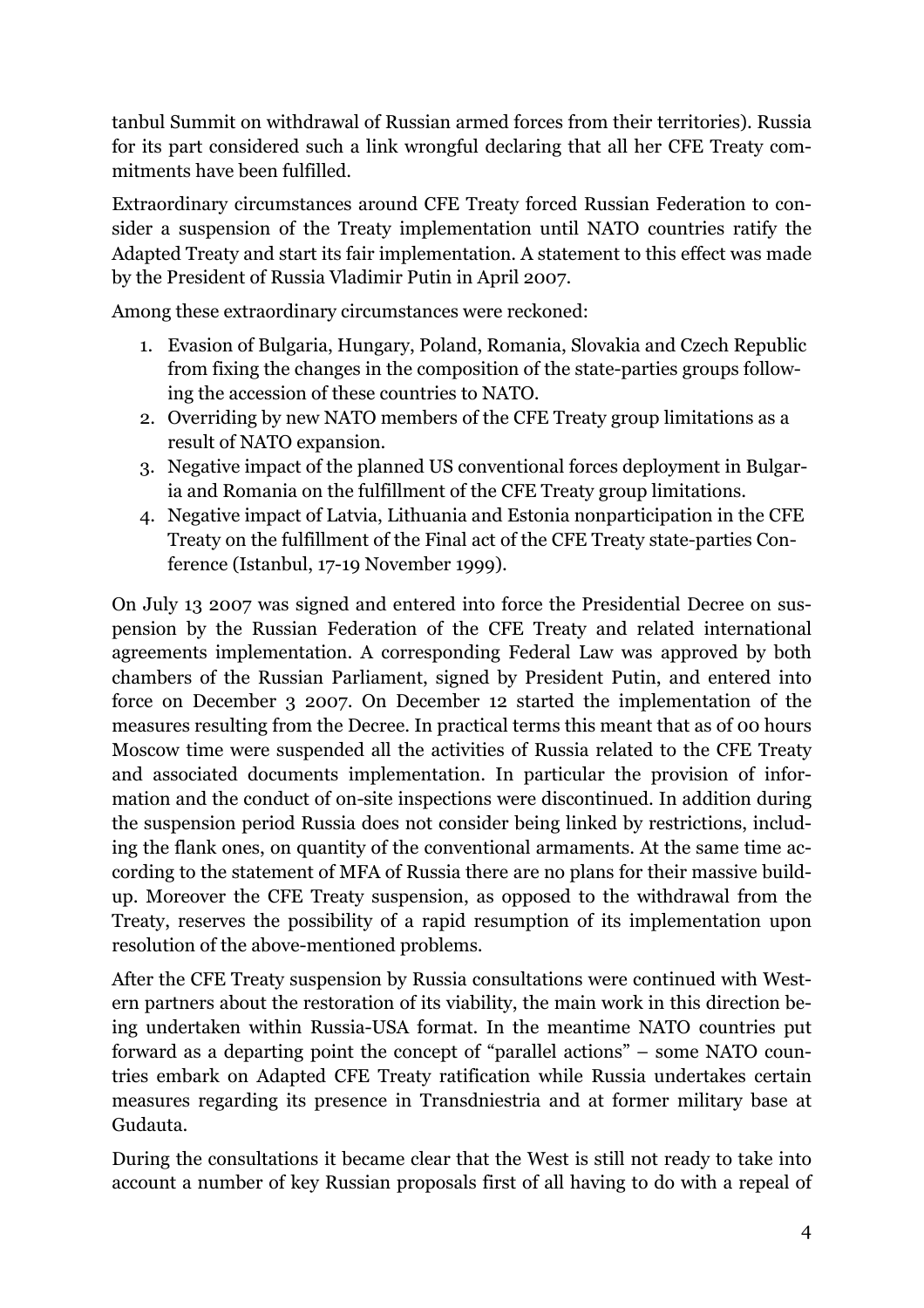the flank limitations with respect to the Russian territory. Regarding other problems readiness only was expressed to discuss them after the Adapted CFE Treaty entry into force. In July 2008 the American side expressed the intention to intensify the dialogue but after August 2008 events in the Transcaucasia NATO countries took again a break in the consultations.

On May 5, 2009 Russia submitted to the CFE Joint Consultative Group a memorandum "Restoring CFE Treaty viability: a way forward" which was underlining the importance of counter actions and the necessity of settling the controversy not in the indefinite future but within the framework of the package solution proposed by Moscow. The first half of 2010 was marked by intensified activities of US partners in trying to find out the way out of the current impasse (US administration designated a high-ranking diplomat as a special representative on problems of conventional armaments in Europe). In June-September a number of meetings devoted to CFE Treaty were conducted where Russian and US representatives as well as other parties to the Treaty exchanged opinions about the ways to restore the CFE Treaty viability. Judging by the absence of full-scale reports about the outcome of these consultations one can surmise that their participants could not come to a common ground and the prospects of finding consensus solutions on CFE Treaty in the foreseeable future are vague.

In this context deserves attention information made public by a Russian news media that in December 2009 the Minister of Foreign Affairs of Russia S. Lavrov passed on to the NATO leadership a draft agreement on foundations of Russia-NATO relations but by the mutual consent of the parties it was agreed not to make the document known. Its key provision contains the proposal to limit the deployment of "Essential Combat Forces (ECF)" on the territory of countries which became NATO members during the last expansion waves (eight former Warsaw Pact members plus Slovenia, Albania and Croatia). A source at the NATO headquarters confirmed to Russian journalists under condition of anonymity the receipt of the Russian draft but underlined that it would be too early to speak about the signature of a legally binding document since the term "ECF" has been never clearly determined. Permanent Representative of Russia at NATO Rogozin for his part allegedly remarked: "NATO officials do not want to sign anything".8

## **Prospects of dialogue on nuclear armaments reductions**

In the judgment of American experts Obama administration is aware that in the final analysis the US will have to decide the issue of the Adapted CFE Treaty entry into force or to develop a New Treaty satisfactory to Russia as a condition for obtaining Russia's consent to pursue further reductions of Strategic Offensive Forces9. As a major argument in favor of such a scenario experts cite the necessity to lift Russian con-

 <sup>8</sup> V. Soloviev, E. Chernenko, "NATO forces are being cut in their offensive effort", *Kommersant,* N 200, October 27 2010 (in Russian language).

<sup>9</sup> E. Grossman, "Further U.S.-Russian Nuclear Talks Might Hinge on Armor Cuts, Analyst Says", *Global Security News*, July 21, 2010.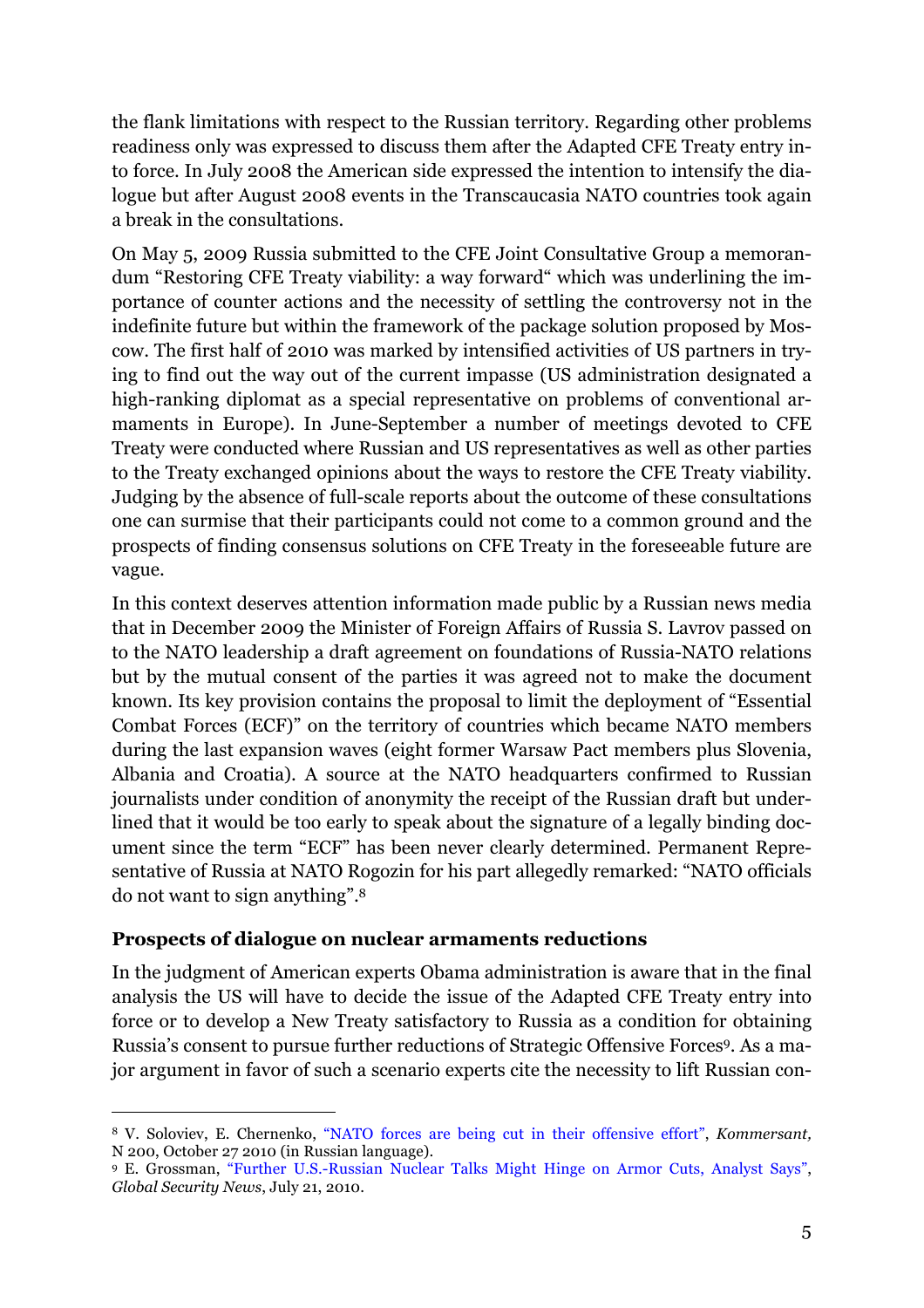cerns about the NATO superiority in conventional armed forces in Europe. Otherwise Russia would hardly start reducing its tactical nuclear weapons, which are considered as a kind of a neutralization factor of this superiority. Noteworthy that an official in the Obama administration acknowledged that Moscow is concerned about conventional force levels but insisted that the matter has its own value and remains on a track separate from tactical nuclear dialogue.10

Thereby as of today Russian and US approaches to the dialogue on further reductions of the Strategic Offensive Arms seem to differ substantially and apparently the list of differences has a tendency to grow (an example – the Adapted CFE Treaty).

As one could have noted from the Senate START hearings the republicans, who's positions got stronger after November intermediate elections, flatly oppose any negotiated limitations of the US missile defense potential while the Russian side will certainly seek to introduce such restrictions in the body of the future agreement not confining itself to a general statement in the preamble of the New Start Treaty as it was done in April 2010.The same ambiguous situation emerges around tactical nuclear weapons: republicans in the Senate would hardly accept a renewed START negotiation round without TNW in its agenda while Moscow would insist on their preliminary withdrawal from Europe. Another possible Russian precondition for the launch of the negotiating process – achievement of a final agreement on conventional armed forces in Europe.

Prior to the November NATO Summit independent American experts considered that no final decision on US tactical nuclear weapons in Europe will be taken in Lisbon. In their opinion NATO seemed likely to delay a nukes pullback decision until are known the results of a wide-ranging review of its deterrence strategy, assessing how conventional, nuclear and missile defense postures must be combined to assure security in the coming years.<sup>11</sup>

The new NATO Strategic Concept adopted in Lisbon confirmed this assessment. Good news – gone is the previous language about US tactical nuclear weapons providing an essential political and military link between Europe and North America, or that sub-strategic forces provide a link with strategic forces. Not so encouraging news for Moscow – "in any reductions NATO aim should be to seek Russian agreements to increase transparency on its nuclear forces in Europe and relocate these weapons away from the territory of NATO members. Any further steps must take into account the disparity with greater Russian stockpiles of short-range nuclear weapons". As was rightly noted by an American independent expert the paradox of the moment is that the new NATO Strategic Concept declares that "NATO poses no threat to Russia" and at the same time states that the size of the US arsenal is linked to Russia which resembles the Cold War policy when NATO looked to Russia for siz-

 <sup>10</sup> *Ibid*.

<sup>11</sup> E. Grossman, "NATO Seen Likely to Delay Nuke Pullback Decision", *Global Security Newswire*, October 28, 2010.